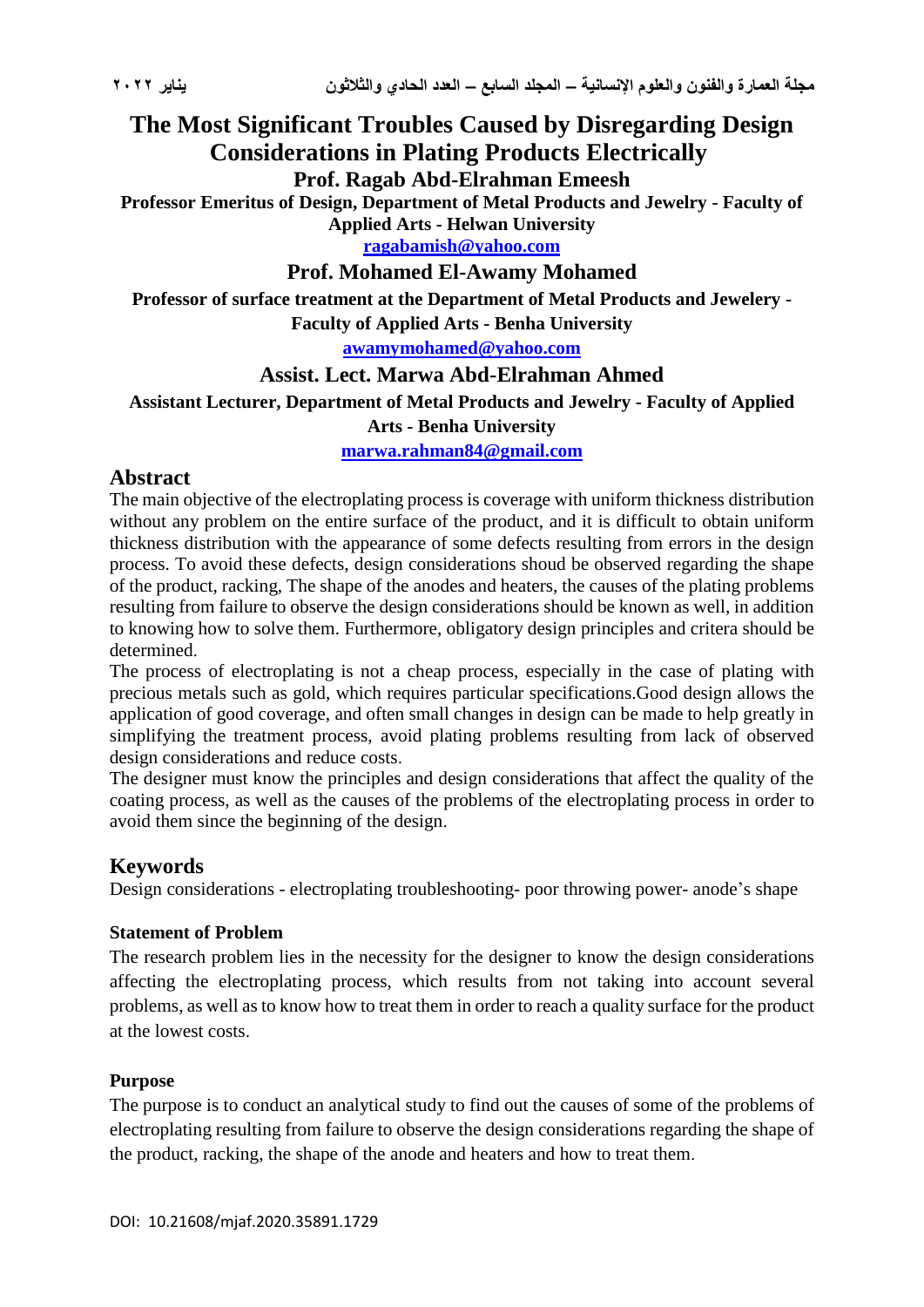#### **Research Hypotheses**

Taking into account design considerations regarding the product shape, racking, and the shape of anode and heaters leads to:

- Avoiding many electroplating problems of different solutions.
- Achieving better results at the lowest costs.

#### **Research Introduction:**

Electrochemical processes are among the high-quality processes in achieving the best results for treating the surface of the metal product. These processes require a high level of diligence, experience and accuracy to do them correctly. This not only depends on the exact specifications of the electrochemical process, but also depends on the processes previously performed on the metal before starting. In these processes, as a result, many defects appear due to the complexity of the process.

This research deals with some defects of electroplating for the surface of a metal product resulting from errors in the design process and the relationship between the design process and the quality of the electroplating for the surface of the metal product, and determines the design principles and standards that must be taken into account when starting the design process to improve the quality of the surface of the metal product, and the defects that appear in the product after the electroplating procedure requires re-operations again. These processes are expensive as they often exceed the cost of doing them correctly the first time. So, the best treatment is prevention. Hence, it is important to know the problems of disregarding design considerations during the electroplating process, as well as their causes, and to know how to solve these problems.

| <b>Problem</b>                          | <b>Cause</b>                                                                                                | <b>Remedy</b>                                                                                                                                                                                                                                                                                                                                         |
|-----------------------------------------|-------------------------------------------------------------------------------------------------------------|-------------------------------------------------------------------------------------------------------------------------------------------------------------------------------------------------------------------------------------------------------------------------------------------------------------------------------------------------------|
| No deposit (No<br>gassing)              | No current (or gassing<br>from part)                                                                        | Check all electrics                                                                                                                                                                                                                                                                                                                                   |
| Pitted Plate and<br>Orange Peel effect. | Impurities in solution<br>1.<br>2. Hydrogen bubbles<br>formed on part.                                      | 1- Plate adummy for 30 mins. If no<br>improvement, filter solution through<br>activated charcoal placed into a coffee<br>filter, then replace the Brighteners.<br>2- Add 5-15 ml. of HYDROGEN<br>PEROXIDE per 2 gals of solution to<br>reduce pitting, alter air agitation. Make<br>air flow(bubbles) larger, or use manual<br>agitation of the part. |
| Rough Plate                             | 1- Current density too<br>high.<br>suspended particles in<br>$2 -$<br>solution.<br>3- (PH) too high or low. | 1- Lower current density.<br>2- Filter solution.<br>$3-$<br>Adjust (PH).<br>Adjust to 2:1 ratio.<br>4-                                                                                                                                                                                                                                                |

#### **Troubles related to disregarding design considerations in electroplating: General troubleshooting electroplating**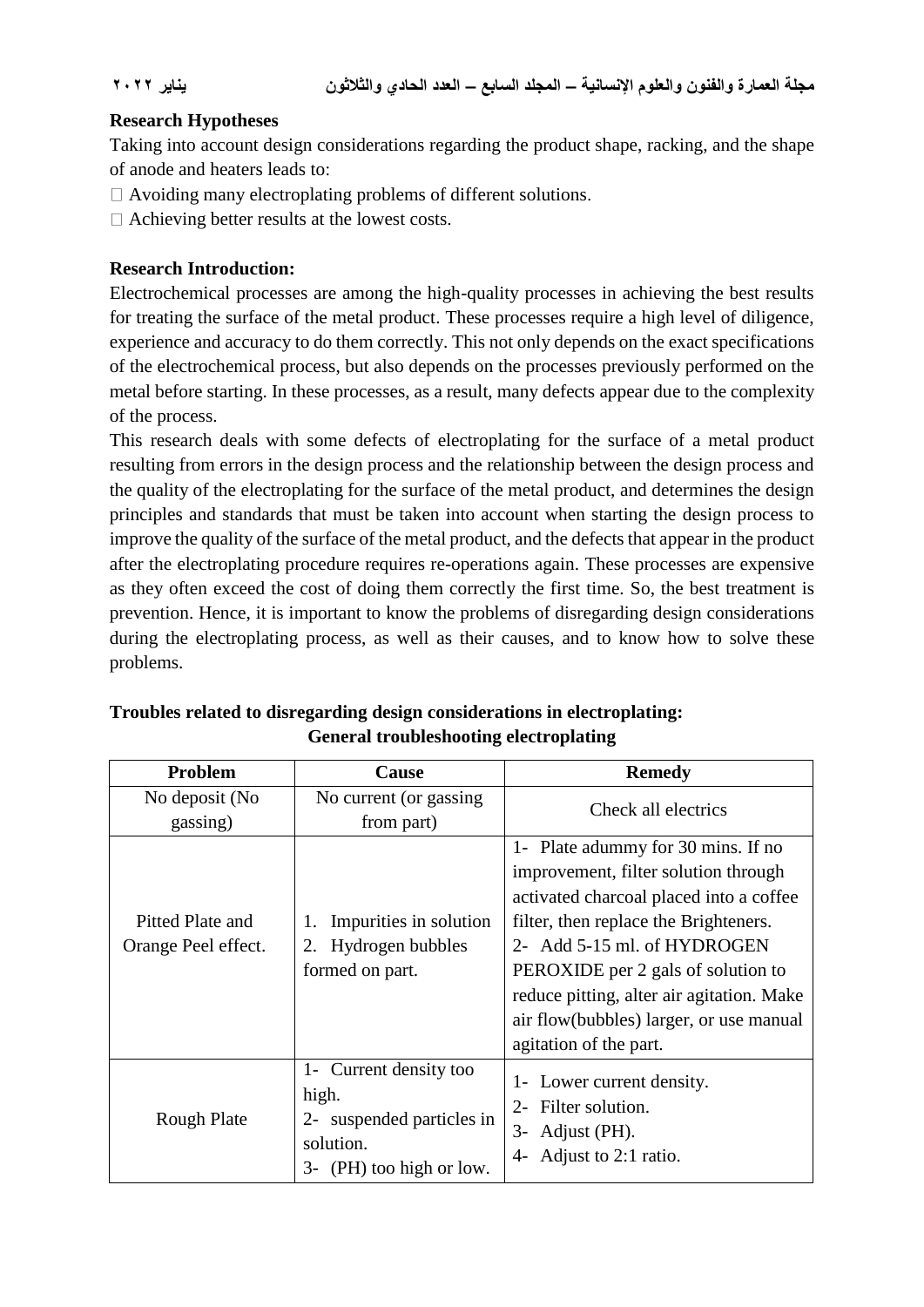|                                       | 4- Anode to cathode                       | 5- Add filter to rectifier, equalize tap |
|---------------------------------------|-------------------------------------------|------------------------------------------|
|                                       | ration wrong.                             | switches.                                |
|                                       | 5- Rectifier ripple.                      | 6- Use of suitable anodes.               |
|                                       | 6- Anodes are not                         |                                          |
|                                       | suitable.                                 |                                          |
|                                       |                                           | Plate a dummy for 30 minutes over a      |
|                                       | There is zinc, lead,                      | polygon cathode. Zinc contamination      |
| Dark deposits (esp. on                | copper, etc. in the                       | can appear as alternating dark and       |
| low spots)                            | solution (especially zinc                 | light regions, and air excitation should |
|                                       | plating(                                  | be turned on, and the pH should be       |
|                                       |                                           | adjusted in the range of 3.5 - 4.5       |
|                                       |                                           | 1- Lower current density.                |
|                                       | 1- Current density is too                 | 2- Adjust solution temperature.          |
|                                       | high.                                     | 3- Increase agitation.                   |
| <b>Burnt Plate</b>                    | 2- Low temperature                        | 4- The length of the anode must be       |
|                                       | 3- poor agitation.<br>4- Anodes too long. | proportional to the length of the        |
|                                       |                                           | cathode (work piece).                    |
|                                       | 5- Brightener is low.                     | 5- Add brightener.                       |
|                                       | 1- Poor cleaning and                      | 1- Improve cleaning and rinsing          |
|                                       | rinsing.                                  | 2- Filter solution through activated     |
| Cloudy deposits on                    | 2- Organic                                | charcoal placed into a coffee filter,    |
| the plate                             | contamination.                            | then replace the Brighteners.            |
|                                       | 3- High temperature.                      | 3- Adjust temperature.                   |
|                                       | 4- Low agitation.                         | 4- Improve air agitation.                |
|                                       | 1- Current density too                    |                                          |
|                                       | high.                                     | 1- Lower current density.                |
|                                       | 2- Part not buffed                        | 2- Strip the plate off and re-polish, or |
| Dull plate                            | enough.                                   | plate with copper, polish the copper     |
|                                       | 3- Insufficient                           | and then re-plate.                       |
|                                       | Brightener.                               | 3- Add brightener                        |
|                                       | 1- Current density too                    |                                          |
| <b>Plate Peels or Blisters</b><br>off | high.                                     | 1- Lower current density.                |
|                                       | 2- Surface too hot when                   | 2- Reduce pressure on Buffing wheel.     |
|                                       | buffed.                                   | 3- Improve technique.                    |
|                                       | 3- Poor surface.                          | 4- Prime steel with nickel before        |
|                                       | preparation.                              | copper plating.                          |
|                                       | 4- Plated onto steel.                     |                                          |
| Plate peels or blisters               | 1- Nickel has ozidized                    |                                          |
|                                       | 2- Insufficient cleaning                  | 1- Prior to plating swab nickel base     |
| off when applied to                   | and Poor preparation.                     | with battery acid, then rinse.           |
| nickel base                           | 3- Current density is too                 | 2- Check part with 'waterbreak' test.    |
|                                       | high.                                     | 3- Lower current density.                |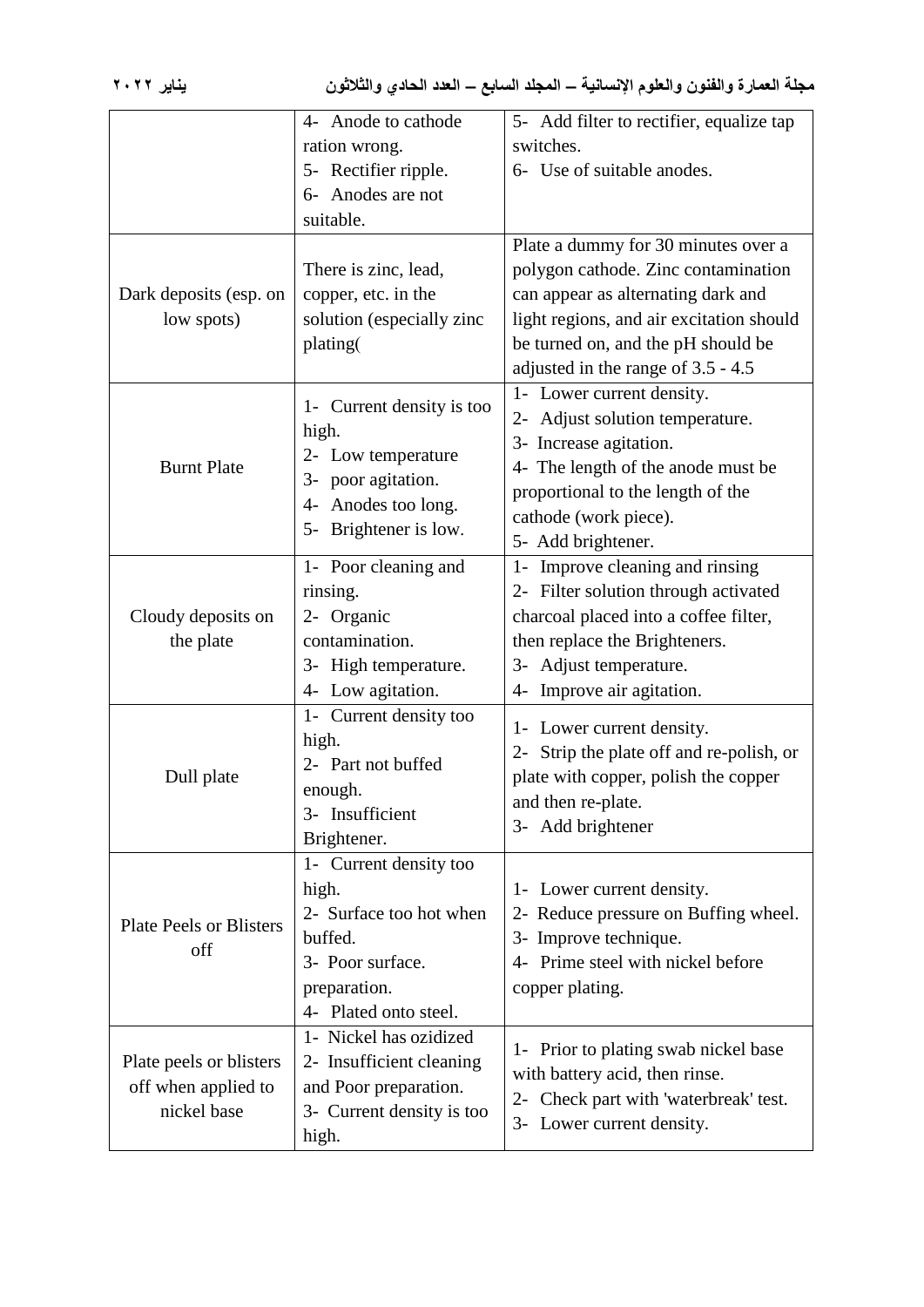**مجلة العمارة والفنون والعلوم اإلنسانية – المجلد السابع – العدد الحادي والثالثون يناير 2022**

### **Solving the problem of poor electrical conductivity resulting from poor design of plating racks:**

- **1-** Using well designed fixtures and ensuring their cleanliness before each use.
- **2-** Checking that parts are firmly secured in the fixtures before plating.

**3-** Cleaning the contact area (contact points) in the plated busses and trying to connect the electricity source to the distribution conductors on which the plating racks are suspended directly.

### **Advantages of high operating temperatures:**

- 1- Higher solubility of basic electroplating bath ingredients (with some exceptions).
- 2- Higher ionic motion and consequently increased conductivity in the bath which allows higher current density to be used.

3- Reducing the anode and cathode polarization in most electroplating baths, such as nickel baths.

- 4- Increased cathode current efficiency; the notable exception is chromium baths.
- 5- Anode corrosion improvement.
- 6- The ability to operate dilute electroplating baths without loss of performance.
- 7- Low energy consumption due to lower required voltage.

# **Potential disadvantages of higher solution temperatures:**

1- Increasing tendency for hydrolysis and deposition, for example, metal impurities in nickel, iron, or zinc baths, leading to pitting.

- 2- Dissolution of brightening and leveling agents.
- 3- Production of weak deposits that need additional activation.
- 4- Reduction of throwing power.
- 5- Excessive evaporation, which leads to noticeable changes in the solution composition and difficulty rinsing.
- 6- Cloudy deposits over the plating layer.
- 7- Very dark or brown golden color during gold plating (burnt gold).
- 8- Reddish to reddish brown golden color during gold plating.
- 9- Shortening the life of electroplating equipment.

# **To avoid problems related to anode design considerations, the following should be observed:**

1. The size of the anode must be proportional to the fact that thin anodes will have a temperature increase and become subjected to corrosion.

2. The total area of the anode must be large in relation to the area of the cathode (twice the area), so that the problem of overheating of the coating solution would not occur.

3. The anode is shorter than the cathode or the anode terminals are isolated to avoid overcurrent at the cathode terminals (work piece).

4. The convergence and regularity of the distance between the anode and the cathode improve the uniformity of the thickness of the plating layer, while maintaining a safe distance and noncontact so as not to damage the cathode (work piece).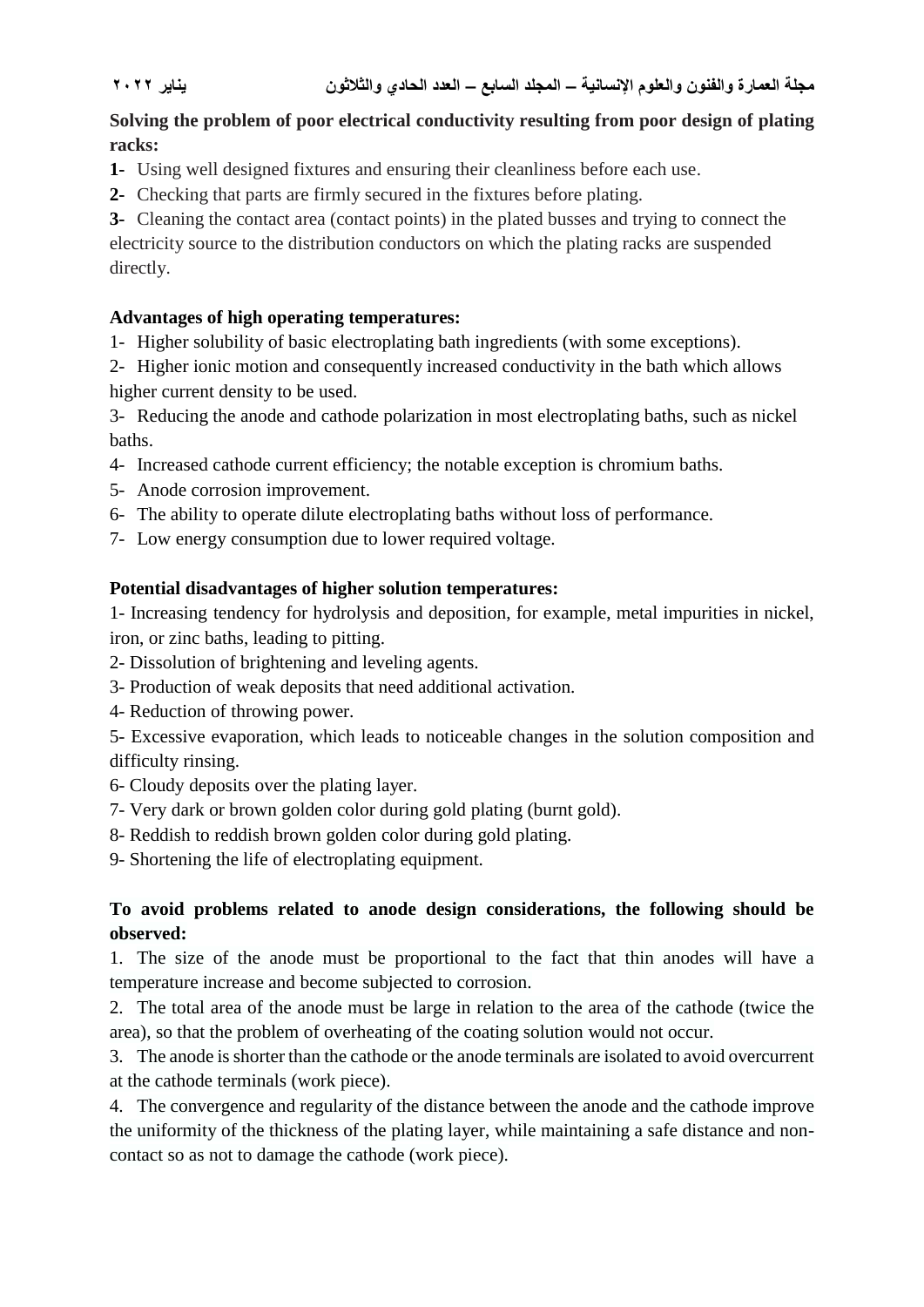**مجلة العمارة والفنون والعلوم اإلنسانية – المجلد السابع – العدد الحادي والثالثون يناير 2022**

5. The use of anodes must be compatible in shape with the cathode to improve the plating layer and uniformity of thickness.

6. Auxiliary anodes are used when the inner diameters of the long cylinders are plating and the anode current density is always greater than the cathode current density. Therefore, the permissible anode current density must be determined before determining the cathode current density.

# **Results &Discussion:**

1. Many of the problems of electroplating are due to disregarding design considerations.

- 2. The problem of ion throwing power is affected by the following factors:
- The shape of the product, in which throwing power increases at protrusions and sharp edges and decreases at the sockets.
- Throwing power decreases with increasing temperature.
- The distance between the anode and the cathode (mismatch of the anode shape with the work piece), Throwing power increases by nearing the distance.
- 3. The problem of gas escalation is affected by the following factors:
- Suspension that is not suitable for the parts to be plated.

• The shape of the product, as the presence of the holes that are not closed leads to the continuous rise of gases, which leads to the absence of the plating layer being deposited over these holes.

• Small distance between anode and cathode.

4. Adherence to design considerations can avoid many electroplating problems, improve product surface quality, and save economic costs.

# **Recommendations:**

1. More research that deals with the problems resulting from disregarding design considerations in electroplating solutions should be made.

2. Attention should be paid to advanced research in the field of electroplating.

3. More research dealing with the problems caused by electroplating with chromium solutions should be made.

# **References:**

**)1(** Edwards, Joseph. "Electroplating--a Guide for Designers and Engineers." The Committee for the Promotion of Electroplating, (1983), p.72

 $(7)$  Rudder, David M., and Atotech GMF Worldwide. "Effect of Part Design on Injection-Molding and Plating-on-Plastic Processing." Plating and surface finishing 95, no. 2 (2008), p.8.  $(5)$  Arnold, Joseph R., Electroplating Process Director and Guardian Automotive Trim. "High Quality Copper-Nickel-Chrome Plating on Plastics-A Continuous Process and its Challenges." Cell 812 (2003), p.360

 $(3)$  Svenson, Eric. "Durachrome hard chromium plating." Surface Finishing Technology (2006), p.22, p.23